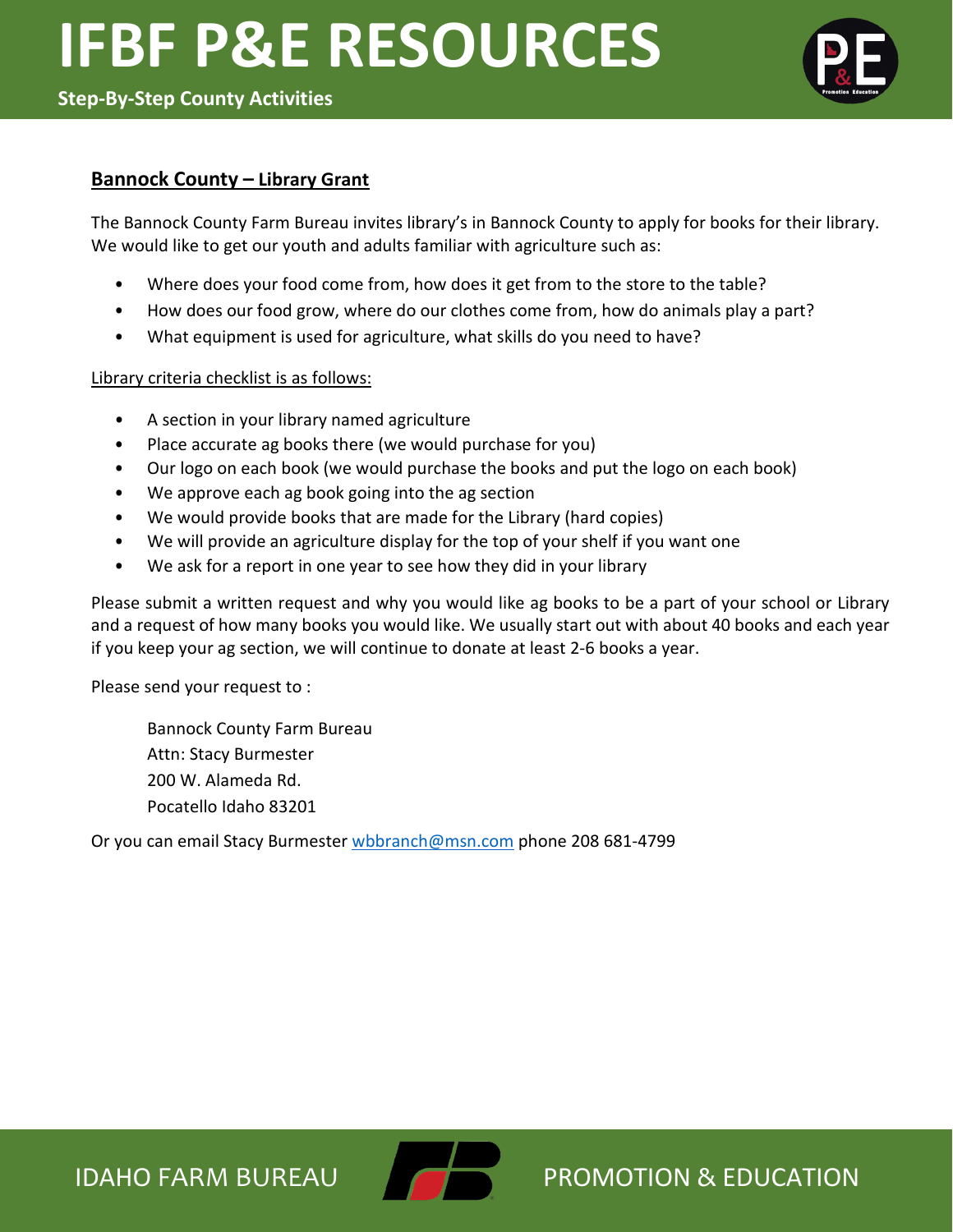

### **Bannock County – Library Grant Continued**

We call all our local schools or Dentists and Doctors' offices and see if we can bring in books

We use only accurate ag books, most of the ones we order we get on amazon prime where you can get free shipping. Every year a new book comes out from the foundation and we update our schools with the new books to add to their collection. We try to start each school with 40 books if they have a section just for agriculture . The librarians say they can't keep the books in they are so popular. I also include a list, please always add to the list anytime you get new books, so you know what schools have what books.



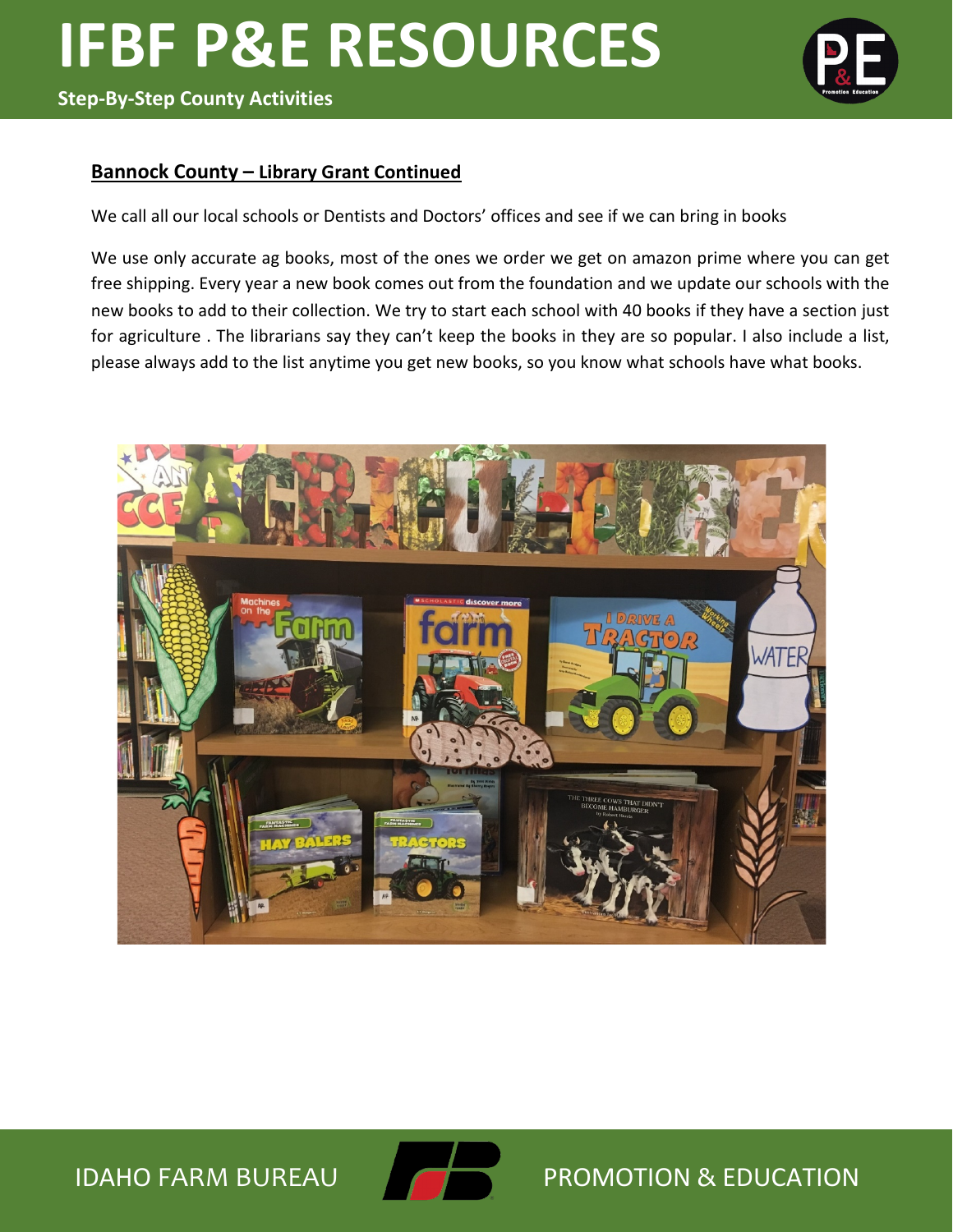

# **Bannock County – Mini Ag Grants**

Bannock County Farm Bureau supports education and the integration of agriculture into the classroom. Teachers in Bannock County are encouraged to apply for an agricultural classroom mini grant to assist them with projects and educational materials related to agriculture. Teachers of home-schooled students are also eligible to apply.

Bannock County Farm Bureau will award at least five (5) mini grants up to the amount of \$500.00.

### **Criteria for the application:**

- The mini-grant request must be type written.
- Set up of the application must be one (1) inch margins, all sides, double spaced and times new roman font, size 12.
- Include a title page with the applicant's name and phone number, the school name, school district and grade level for the project. Include the mailing address of the school.
- Identify the project by narrative that explains what you propose and how it is related to agriculture education.
- Give the total estimated cost of the project and the amount you are requesting from Bannock County Farm Bureau.
- Show the date the project will start and end.
- Include an itemized list of the materials or other expenses necessary for the project.
- If the project total is more than \$500.00, explain where the additional funds will come from.
- Submit a closing report for the project within 30 days after project completion with documentation of the expenses.
- Include your signature and date on the application as well as the signature and date of the principal for the school.
- Mail or hand deliver mini-grant request to:

 Bannock County Farm Bureau Attention: Sherril Tillotson or Nancy Casperson 200 W Alameda Rd. Pocatello, Idaho 83201

# **Deadline is March 13, 2020 by 5 pm. at the Bannock Farm Bureau Office.**

• Funds will be available by (date chosen for deadline)

If you have any questions, please call Sherril at 208-251-8267 or Nancy at 208-339-5428.

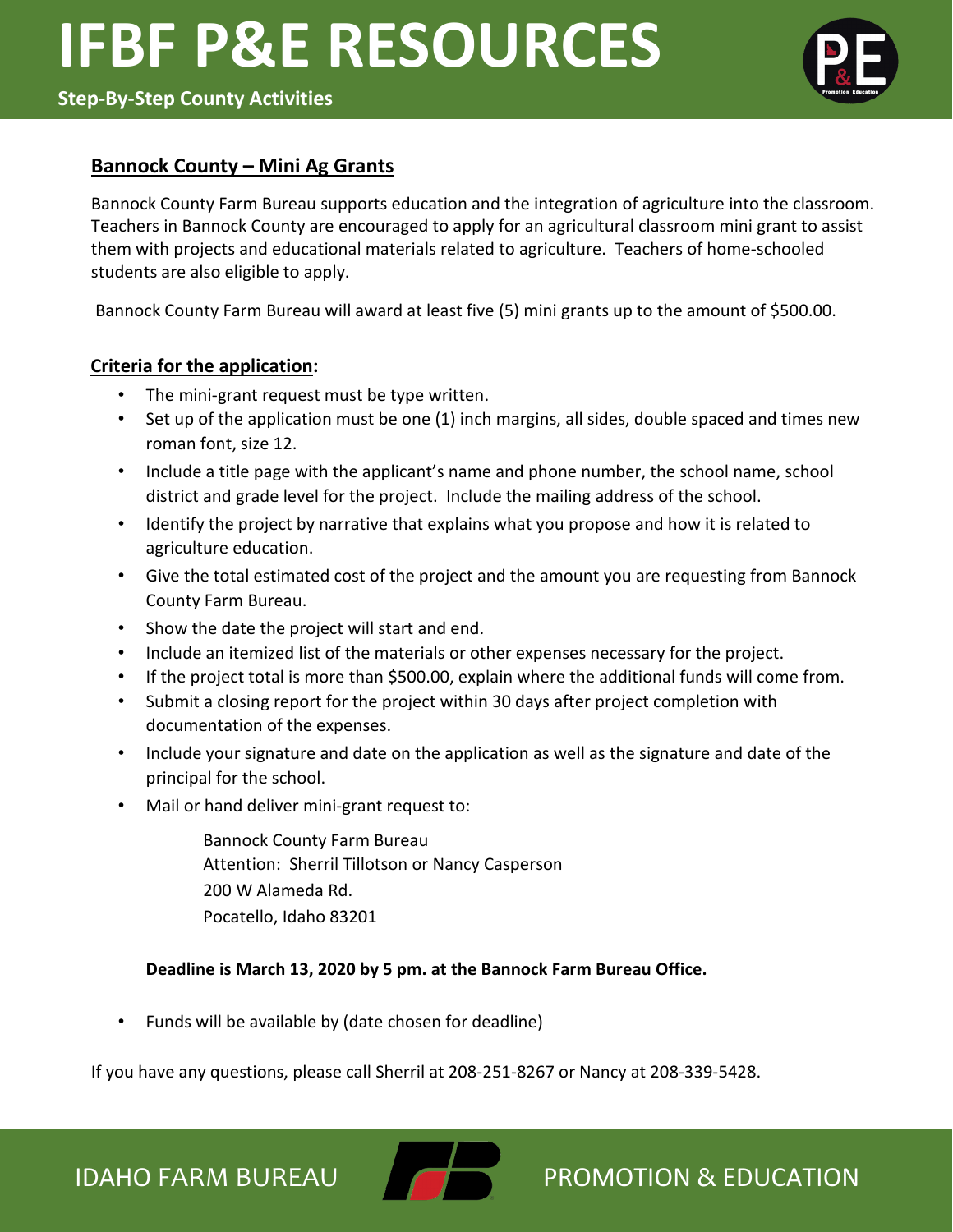# **Step-By-Step County Activities**

# **Jefferson County – 3rd Grade AG Days**

This event is where the Farm Bureau and the local FFA joined forces and put on an AG day for the 3<sup>rd</sup> graders in all the schools in our county. We had all the third graders in the county shipped to the fairgrounds, were we have the kids go through 10 different stations relating to ag. These stations are manned by the students and FB volunteers. Stations we had were fertilizer, GMOs, MAC trailer plans (water, dairy, wheat) farm safety, large animals, small animals, ag technology.

### **Step by step:**

1 Build a relationship with FFA:

- Donation
- Mac Trailer Involvement
- High school discussion meet

2. Work together to build Ag day event:

- Location
- What to teach at stations?
- Who is teaching?
- Use FB Regional Managers

3. Get administration on board:

- School board
- Principal
- Teacher
	- o We had the FFA reach out to these people so we could keep it a field trip so the school would have the liability
- Transportation of students
	- o County FB board donation for transportation
- 4. Invite People
	- School board, County Commissioners, newspaper, Farm Bureau staff etc.





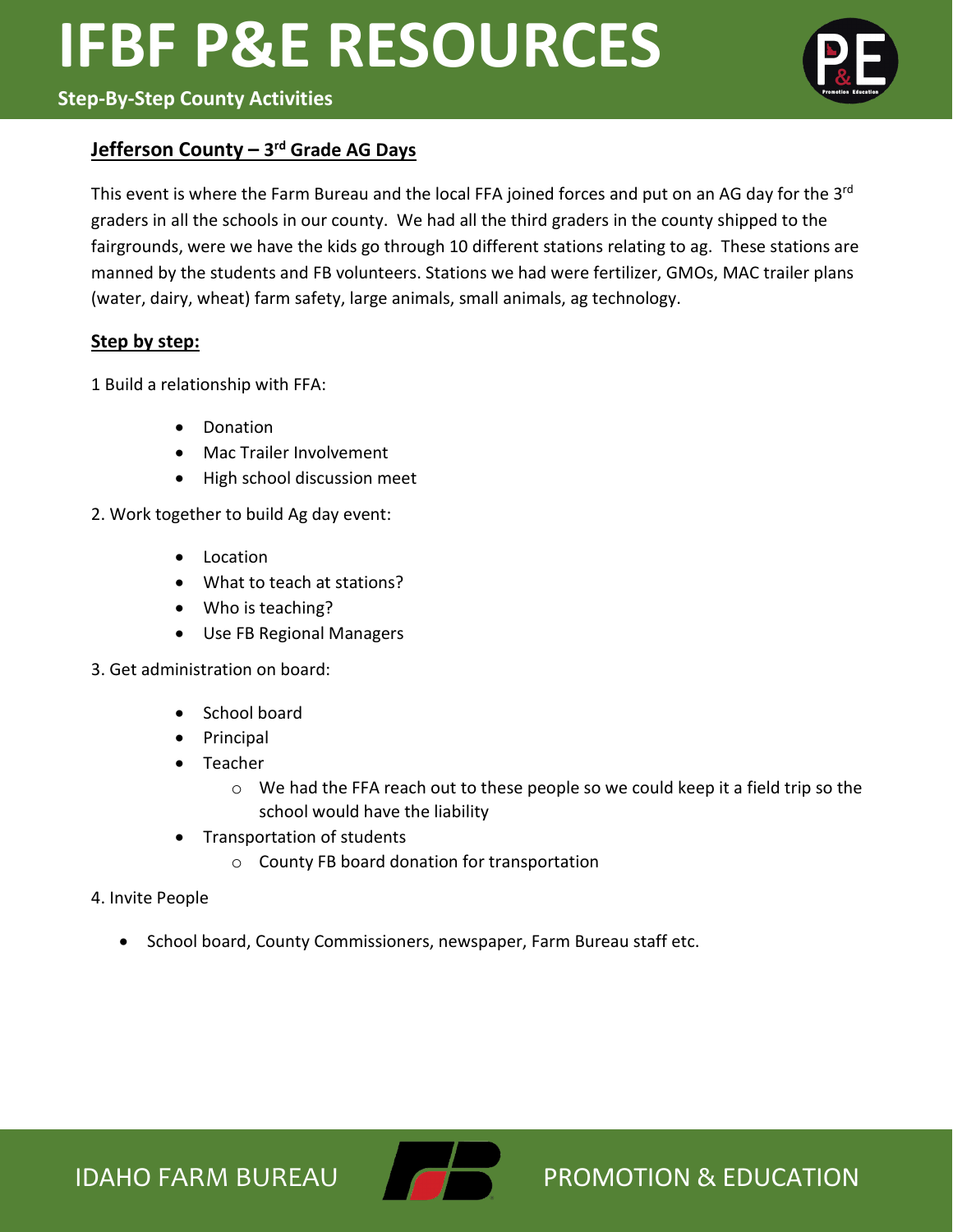

# **Jerome County – Photo Contest**

#### **Promote Agriculture by sponsoring a photo contest:**

- Pick a theme
- Select who will judge the contest (i.e. County board members, P & E committee)
- Set a time frame for entering photos
- Select a date to announce the winners
- Decide what form of media to use for the contest
- Pick prizes
- Advertise and hold the contest
- Announce winners and award prizes

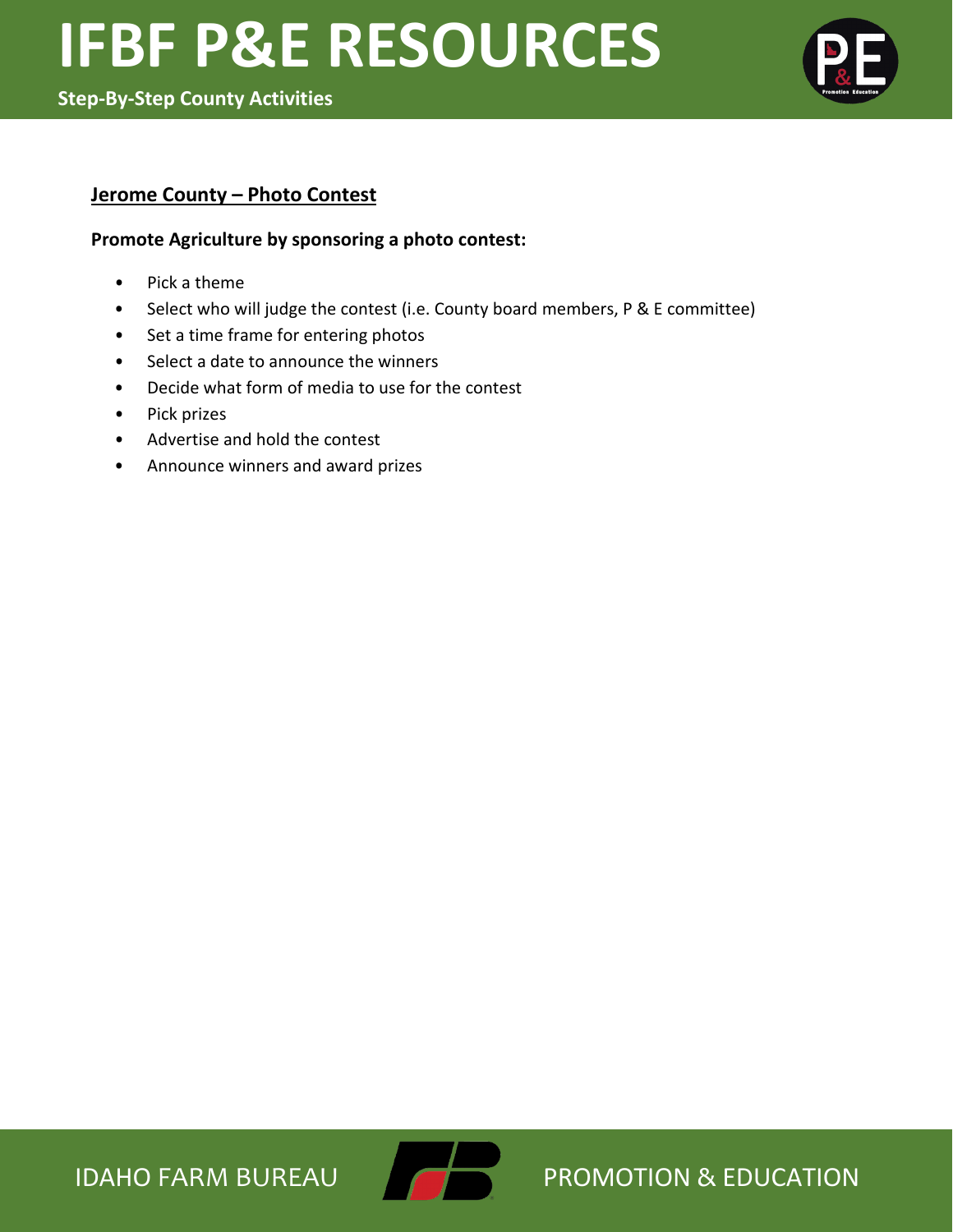

### **Fremont County - AG Career Panel**

**Contact -** Britney Stegelmeier 208-351-4973 **Audience -** middle & high school kids **Goal** - Educate students as to possible careers in agriculture and the pathways available to achieve desired degrees. In addition to promote participation in Farm Bureau scholarships. **Time frame** - 1 -2 hrs.

#### **Overview:**

Select professionals from various agriculture careers that will positively promote agriculture. Prepare them to present their profession in an upbeat, informative manor. They will share the necessary education and certification expected of their career, as well as the pros and cons, and impact their career has in the world. They are prepped with a selection of questions that the panel will answer in front of the audience. Instruct professionals to provide you with a short introduction to read aloud to the students.

Arrange with the local schools on the location, time, and presentation facilities needed. Specifically ask for certain age groups to attend, not just ag students. Be prepared with a sound and seating prior to your professionals arriving.

Introduce panel using their prepared paragraphs. Moderate the discussion by asking the panel the questions. After the first question has been answered, open the floor for questions to increase participation from the students. When there are no more questions, continue with the prepared question list.

At the end of the questions, inform the students of the available scholarships through Farm Bureau for Agricultural and non-ag students.

#### **Panel Suggestions:**

Ag Tech Mechanic **Agronomist** 

Ag Accountant **Ag Mechanic** Ag Mechanic **Ag Accountant** Plant Pathology Ag Finance officer **Certified Pesticide/Fertilizer** Ag Journalist Ag Lawyer **Applicator** Applicator **Application Dietitian** Veterinarian **Nutritional Therapist** Agricultural Engineer **Nutritional Therapist** Agricultural Engineer Vet Tech **Fabrication/Welding** Arborist

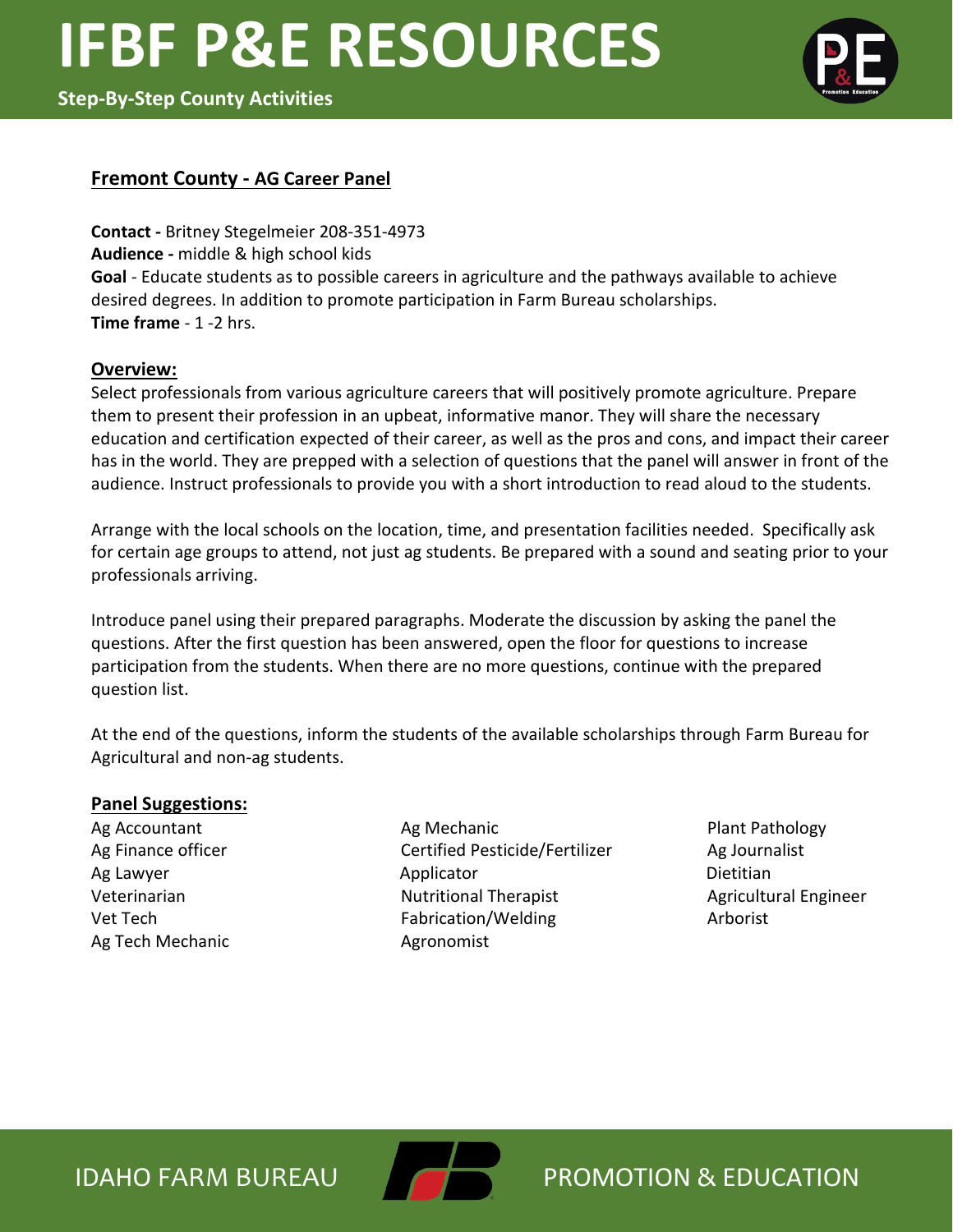# **Step-By-Step County Activities**

# **Kootenai/Shoshone – Chamber Business Fair**

# **Title of event: Chamber Business Fair or any community opportunity to interact with folks you don't normally visit with.**

**Goal:** An opportunity to visit with people so that they can better appreciate "farmers" as providers of their food.

|                                  | Target audience: $\Box$ Young children | $\Box$ High School             |
|----------------------------------|----------------------------------------|--------------------------------|
|                                  | $\Box$ Elementary age children - grade | $\Box$ Adults                  |
|                                  | $\Box$ Middle school                   | $\Box$ Mixed ages              |
|                                  | $\Box$ Other                           |                                |
| Event timing:                    | $\Box$ Less than 1 hr.                 | $\Box$ 4-6 hrs.                |
|                                  | $\square$ 1-2 hrs.                     | $\square$ 6-8 hrs.             |
|                                  | $\square$ 3-4 hrs.                     | $\Box$ Multiple days           |
| Event location:                  | $\square$ Farm                         | $\Box$ Convention/meeting room |
|                                  | $\Box$ School                          | Other<br>ΙI                    |
| Presentation space: $\Box$ Table |                                        |                                |
|                                  | <b>Booth</b>                           |                                |
|                                  | Multiple stations                      |                                |

# **How will you reach your desired audience?**

By joining with other businesses, you share their audiences without having to plan the entire event. In this setting your space needs to be welcoming and interesting enough that people will look and slow down long enough that you can engage with them.

# **Things you might need, your space:**

Typically, you will have about an 8 ft. wide space, with a 6 ft. table and 2 chairs. Space will be about 6 feet deep with a walking aisle in front. Some set-ups provide a wall or curtain behind your space. Usually you will have "neighbors" on all sides and need to be respectful of their space. However, make sure they respect your space as well.

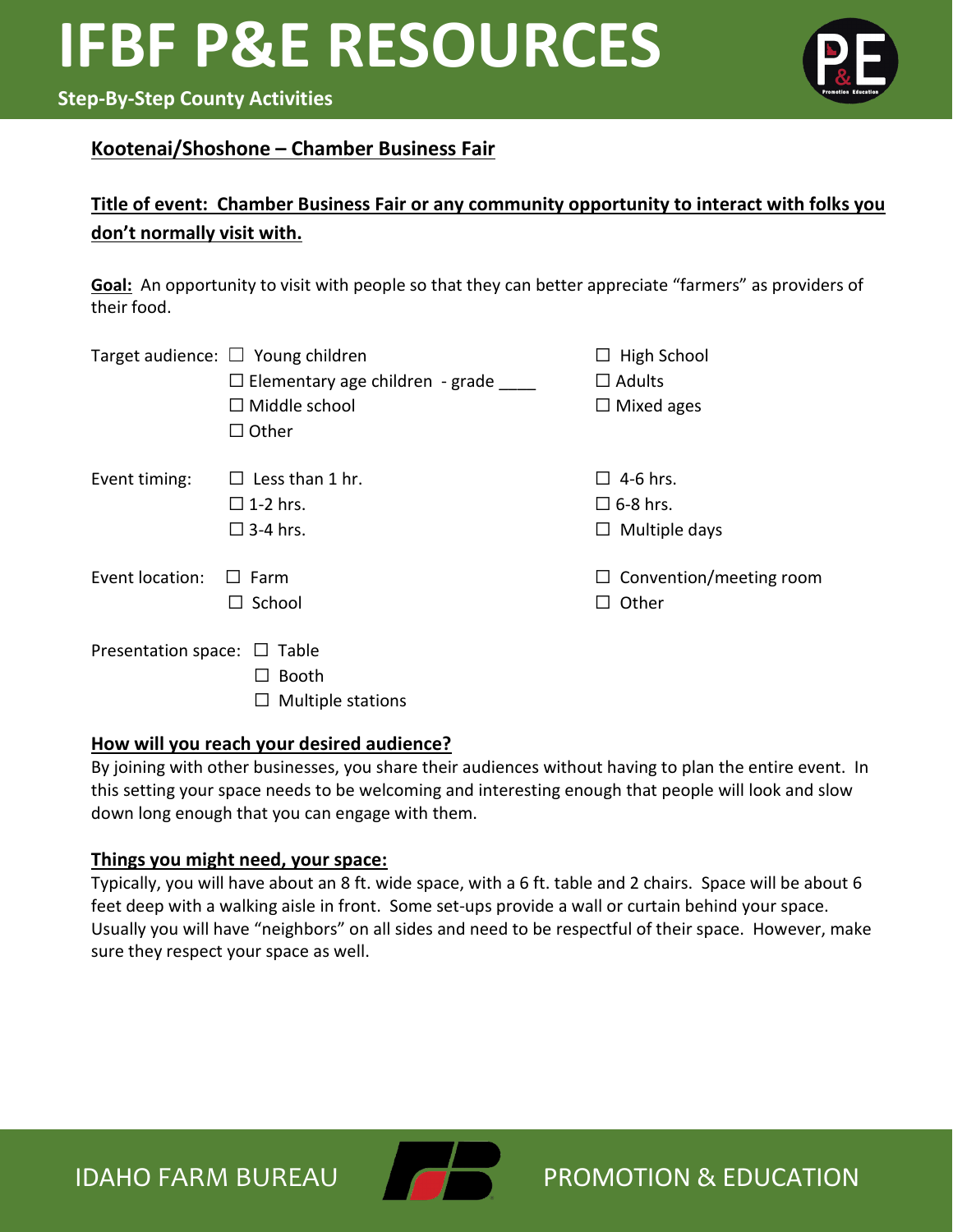### **Step-By-Step County Activities**



#### **Space set up:**

Pick an educational theme for your space such as an ag commodity (i.e. wheat, beef, dairy) If possible, rearrange your space so your table isn't just in line with everyone else's with people sitting behind it  $$ being a little different helps you stand out. Turning your table perpendicular to the walking aisle opens the space up so you can stand and talk to people without the table barrier. If you can, hang a banner sign on the back wall. Put a display on the table. Perhaps have a game or spin-a-wheel for a prize give away.

#### **Things you might need:**

Boxes, extra tablecloth - Displays are more attractive if they are not just "flat" – boxes that you brought things in (or even a small suitcase) can be covered with an additional tablecloth and give some "dimension" to your display.

A small rug – start from the floor up to set your space apart from others. Do make sure it doesn't create a trip hazard.

A stool or chair to sit on, a place to sit and rest your feet while you are still at eye-level with visitors.

Handouts and giveaways – people want to pick things up (there is always the question of do they ever read printed materials picked up at events) Pens and trinkets, if affordable, are typical.

A drawing gift – makes people come in to register for a drawing. Need a "gift" which could be a basket of farm products, a small cooler of meats and cheeses, something that fits the theme of your space. Then you need a basket/bowl/box to collect entries. At a business fair folks might come with business cards to put in drawing box and/or have entry forms and pens. If you want to be able to contact your visitors after the event is over be sure you have a way to capture the information you need to do that – name, address, phone, email.

If you are going to require electricity, be sure to take an extension cord and power strip.

Make a "set-up" tote that includes: tape, felt tip makers, some paper (could be note cards), scissors, pliers, light wire, safety pins, straight pins, paper clips, a pen and pencil – then you are ready for about anything.

If you have space to pack it  $-$  a "pretty"  $-$  a blooming potted plant, a vase of flowers or wheat, something with a "pop" of color and interest.



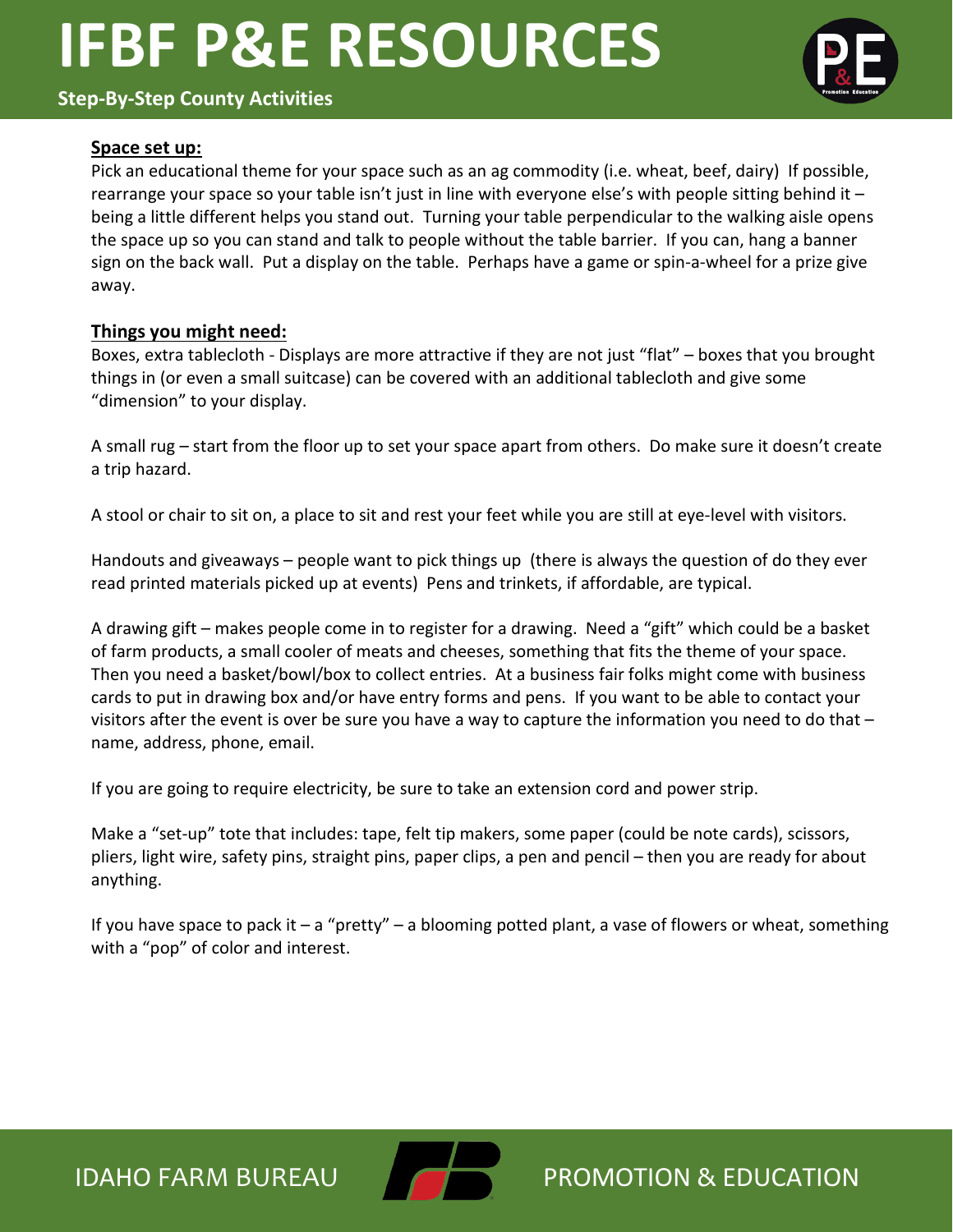**Step-By-Step County Activities**

# **Tips for set up:**

Getting your "stuff" there and set up can be a challenge. Try using a wheeled suitcases as your mode of transportation or boxes on a hand truck. These can hide under the table while not in use. Try a "mock" setup as you are planning, this can help narrow down the items you will actually need to take, help make sure you do take everything you do need and decrease actual setup time and frustrations. Give yourself plenty of time to get everything set up. Then you can take a breath and be ready to greet people. Also use extra pre-event time to visit with other participants, that might be the only time to see the rest of the "show".

### **Planning:**

- Register for event, pay fee
- Check with event planners on where to park, how to get to space, where your space is, size, what is provided, is there a place to hang a sign, electricity if needed
- Pick a theme and start collecting needed items
- Find at least 2 people to man the space it is always more fun to share the work
- Order giveaways event planners should be able to suggest how many people to expect their numbers will probably be more than the number you will actually use
- Print handouts see above for "order giveaways"
- Create a drawing basket if needed
- Print entry forms gets pens/pencils

# **Cost:**

Variable –

- Depends on where you are, what you are doing and your budget.
- Registration fee
- Give aways and or game prizes
- Printed materials (things done at home are cheaper, commercially printed are usually higher quality)
- Item for a drawing (if needed)
- Sign or banner (should be reusable for another event)

Submitted by: Kootenai/Shoshone Farm Bureau Implemented: Multiple years Coeur d' Alene Chamber Business Fair – typically 500 people Kootenai Environmental Alliance Earth Day Fair – typically 150-200 people For more information: Linda Rider riderranch@aol.com



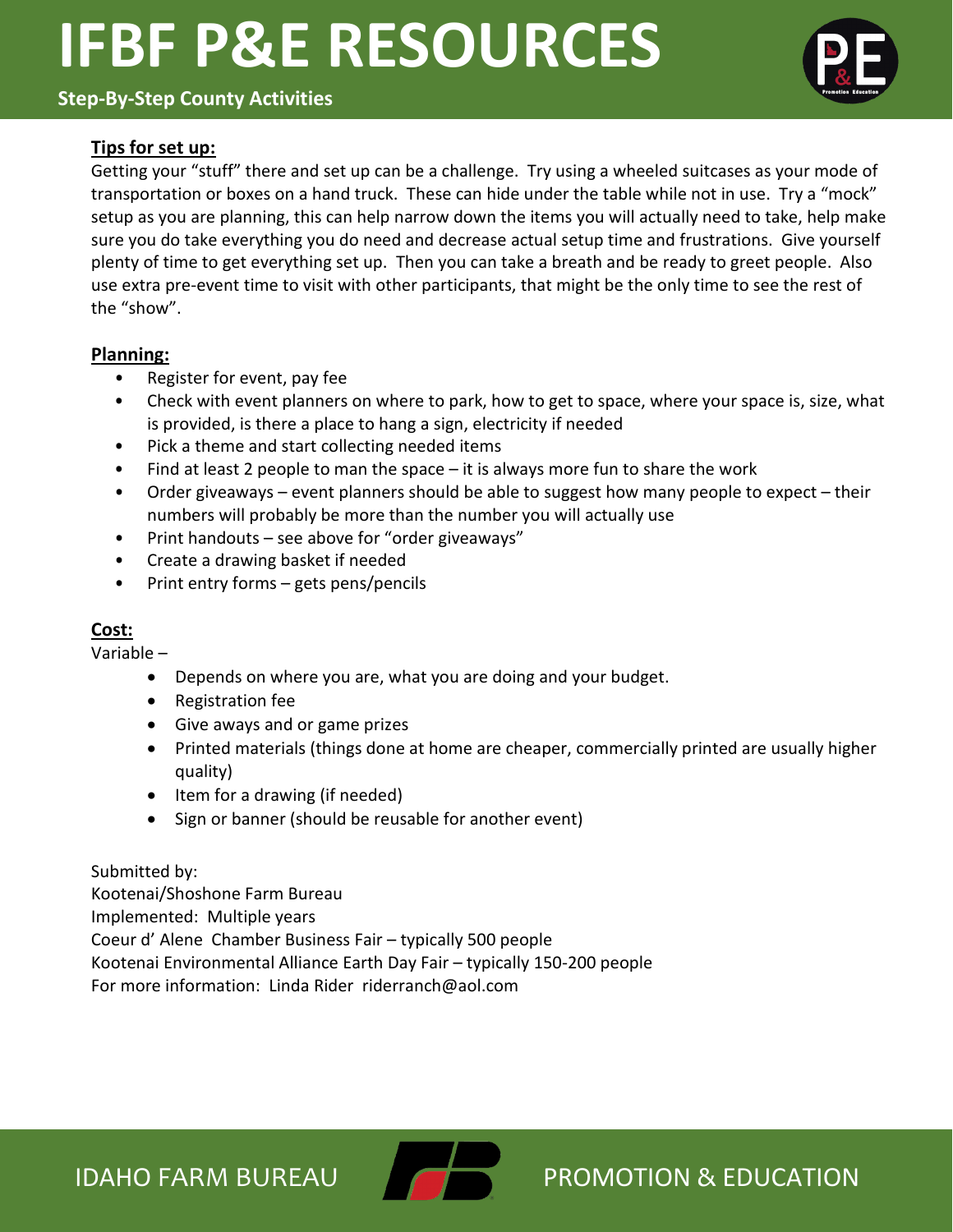# **Step-By-Step County Activities**

# **Kootenai/Shoshone – Farm to Table**

# **Title of event: Farm to Table – Agriculture Education Activity Day**

Goal: To provide an Ag. Education opportunity to 5<sup>th</sup> grade students.

|                     | Target audience: $\Box$ Young children<br>Elementary age children - grade<br>Mixed ages<br>ப<br>Other | $\Box$ High School<br>$\Box$ Adults<br>$\Box$ Middle school    |
|---------------------|-------------------------------------------------------------------------------------------------------|----------------------------------------------------------------|
| Event timing:       | $\Box$ Less than 1 hr.<br>$\square$ 1-2 hrs.<br>$\square$ 3-4 hrs.                                    | $\square$ 4-6 hrs.<br>$\square$ 6-8 hrs.<br>Multiple days<br>⊔ |
| Event location:     | $\Box$ Farm<br>School<br>Fairgrounds/large open space                                                 | $\Box$ Convention/meeting rooms<br>Other                       |
| Presentation space: | $\Box$ Table<br><b>Booth</b>                                                                          |                                                                |

# **How will you reach your desired audience?**

 $\Box$  Multiple stations

Initially it may require a teacher, recently retired teacher or very engaged parent to "sell" the idea to a decision maker in a school district or individual school as they will know the best person/people to approach. If done yearly with good results it will sell itself after the first year by word of mouth between teachers in schools.

# **Things you might need, your space:**

A fairground provides ample parking for busses and open spaces and covered/enclosed spaces to accommodate various "stations". A large, well laid out farm site would also work. In light of liability issues a fairground might be a better choice.





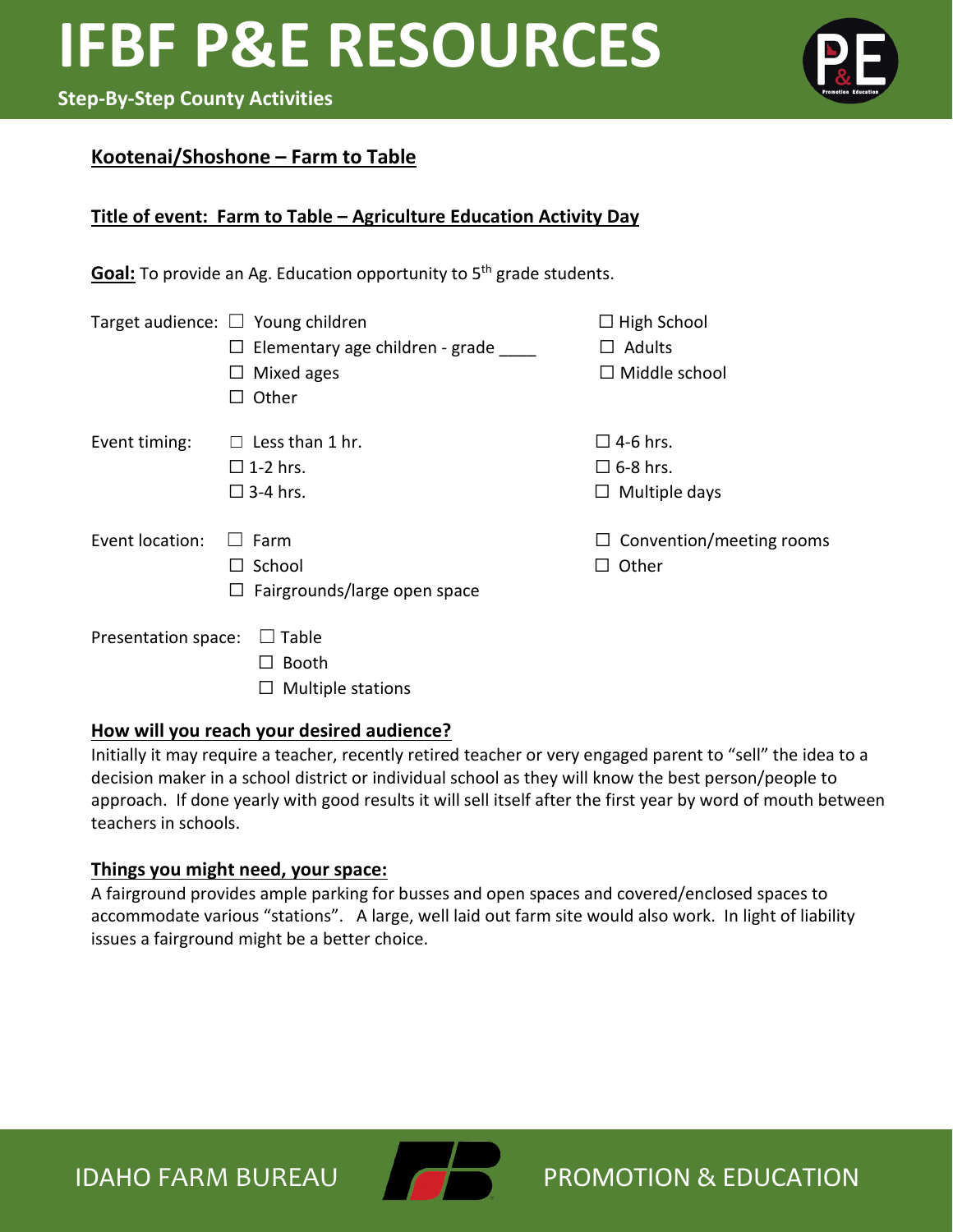### **Step-By-Step County Activities**



#### **Space set up:**

- Ample space for school bus drop-off and parking.
- Multiple buildings so that each station has its own space and is in a building or could be under cover on a rainy day or a very hot, sunny day. It is hard to teach and keep students' attention in shared spaces
- Stations close enough that groups can move from station to station in less than 5 minutes
- Seating at stations
- Some stations might need screens, TV's, and projectors
- Animal stations will need pens way to get animals unloaded and to pens
- A place for lunch tables and chairs or picnic tables A place to cook and serve lunch or a place for students to pick up the sack lunch that they brought so that they don't have to pack it around with them until lunch time.
- Rest rooms and hand washing stations
- Water stations

### **What to see:**

| Suggested stations: |  |
|---------------------|--|
|---------------------|--|

| <b>Beef</b>                | Sheep   |  |
|----------------------------|---------|--|
| Water                      | Poultry |  |
| Apples/fruit               | Corn    |  |
| Pollinators                | Range   |  |
| Goats - Dairy and/or wheat |         |  |
| Horse drawn wagon rides    |         |  |

Beef Sheep Dairy Dairy Wheat Soil Water **Poultry** Pigs Potatoes Drones Bees Noxious Weeds Garden crops Ag chemicals Lunch Equipment - tractors, swather, baler

# **Things you might want to consider:**

- Ask farmers to be your presenters they might hesitate to begin with, but usually will be eager to return after the  $1^{st}$  year – they bring authenticity and can tell the "story" best
- Have a class be a group teachers have the best knowledge of how to manage the group and can then better use the information post field trip
- Chaperones leave up to the teacher, they know class needs best
- Have one group/class at a station at a time. This means each group is 20-30 plus teacher and chaperones
- Timing for each station should be 20 or 25 minutes with 5 minutes to move to next station
- Provide each group a schedule of order of stations to attend. For larger events a group will not attend each station. In which case it is possible to have 2 stations of the same subject. Organize "tracks" so that each group experiences an equal variety of subjects. Some subjects are somewhat similar (i.e. sheep and goats or bees and pollinators, beef and dairy) and can be scheduled so that a track may have one but not the other similar subject. For schools with 2 or more classes, scheduling each class for different tracks then perhaps information will later get shared back at school.

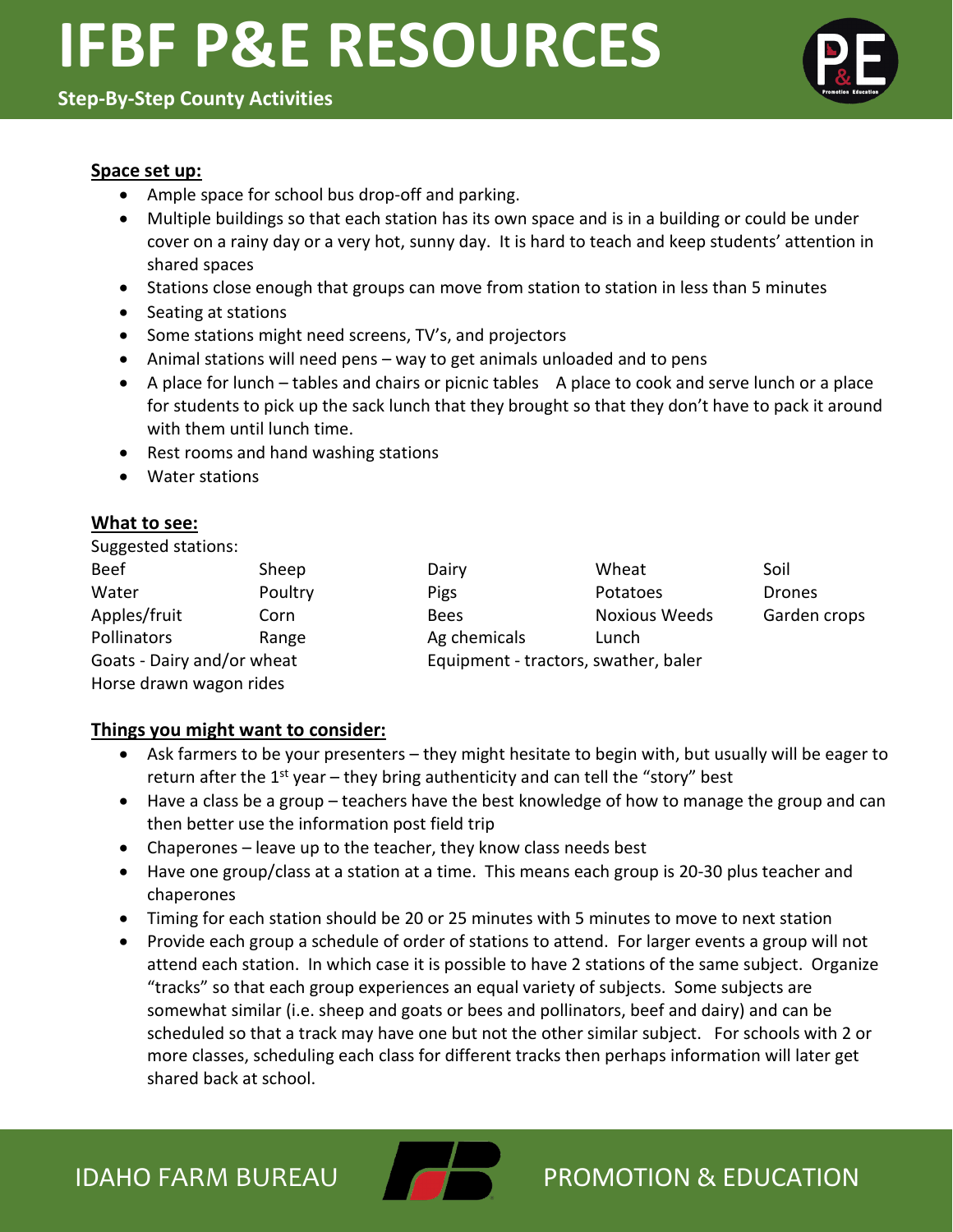

# **Step-By-Step County Activities**

- Provide lunch If the focus is "how did that food get on my plate" then a menu of hamburgers with cheese, tomatoes, lettuce, pickles, potato chips, carrots, apple slices and milk, covers many of the station's subjects. Volunteers can cook hamburgers and a group of volunteers can serve a large group very quickly.
- A group picture taken as they arrive and if a Costco is near can be printed and a copy ready for each student as they complete the day. A nice 'take home" and keepsake
- A special t-shirt A Farm to Table logo on front and sponsors and partners on back. Have them delivered to teachers a week or so before field day and students wear the shirts on the field day. Presenters also get a t-shirt as a thank you. Each year has a different colored shirt printed with a different (color coordinated) colored ink
- Create a class box for each teacher, a bankers box also works well. Any items created at a station (i.e. flour ground from wheat can be ground into sandwich sized Ziplock bag, labeled with student's name with a felt-tip pen and put in a gallon Ziplock labeled with teacher's name) that can be taken home is collected at the station, delivered to a collection point, put in a teachers box. Boxes are picked up by the teacher as they leave the grounds – thus items are not left behind, lost, littered on the site. Also, in the boxes is a goodie bag for each student and any other additional class teaching tools for the teacher
- Goodie bags For the teacher to pass out after they get back to school. Idaho Beef Council or similar organization can supply bags. Possible things for bag, pencils, pens, information from Beef Council, Idaho Dept of Ag, Ag in the Classroom, and commodities such as potatoes, bees, hay, mint, dairy, wheat
- Develop a crate of teaching materials for each school (can be shared between classes) includes multiple AgMags (to be reused at the school), Ag in the Classroom teaching materials, Deliver to new schools several weeks before field day so that some pre-trip ag ed can take place.
- Have a group host for each class a person who goes along with the group all day, helps them find stations, keeps them on time , can answer questions– A good job for FFA students
- Provide each student a bottle of water as they come and provide water bottle filling stations (big water coolers) on the grounds for refills
- Hold a pre-event dinner/meeting a couple of weeks prior for presenters a pre thank you and time to answer any questions. A time for presenters to visit about what they will cover which help them coordinate subjects
- At the end of each day hold a brief meeting with presenters to see if there is anything that needs changed

### **Possible Partners:**

Local Fairgrounds Grocery stores Idaho Beef Council Farm Credit/Banks Local electrical co-op Farm implement dealer Community groups that offer grants

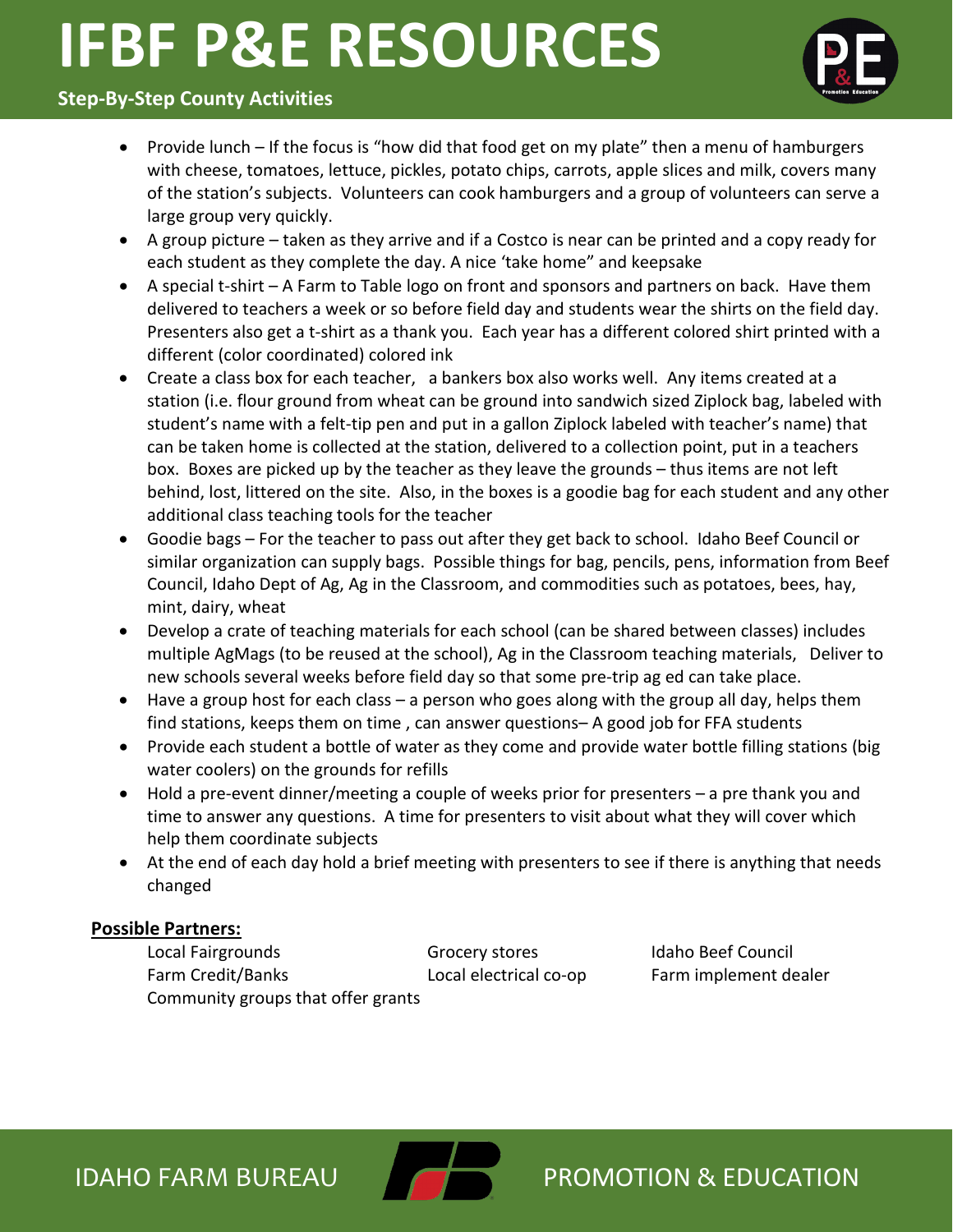**Step-By-Step County Activities**

# **Planning:**

- A small committee a person to be in charge or each of the following:
	- o Schools -contact and coordination
		- Invite on a specific date
		- Get number of classes, teachers names and contact info, number of students in each class
		- Get t-shirt count needed and sizes
		- **Deliver t-shirts (and a new schoolteacher crate)**
	- o Site/Fairgrounds
		- Coordinate station sites
		- **EXTERG** For livestock pens
		- **Arrange seating**
		- Tables and other items as needed
		- Kitchen and lunch area
	- o Stations
		- Establish number of stations needed
		- Choose subjects
		- Ask presenters a lead presenter, one per subject, can then coordinate other helpers
		- **Develop schedule for each class**
		- Coordinate presenter to station site, ask for/match special needs
		- Get presenter t-shirt numbers needed and sizes
		- Make sure each presenter and helpers all have t-shirts as day starts
		- Get names and addresses of each presenter and helpers so that a thank you can be sent
	- o Lunch
		- Buy food from restaurant supply (possible area for donation from grocery store)
		- Coordinate volunteers to cook and serve
		- Set up lunch line
		- **D** Obtain bottled water
		- Keep water station jugs filled

# • **General needs:**

- o Set date(s)
- o Pick shirt colors and order, pick up from printers, sort by school/class if needed
- o Get materials for goodie bags
- o Get banker boxes label for each teacher
- o Stuff goodie bags and place correct number in each teacher box
- o Secure sponsors
- o Create a simple post survey one for teachers and one for students (could be in teacher box)



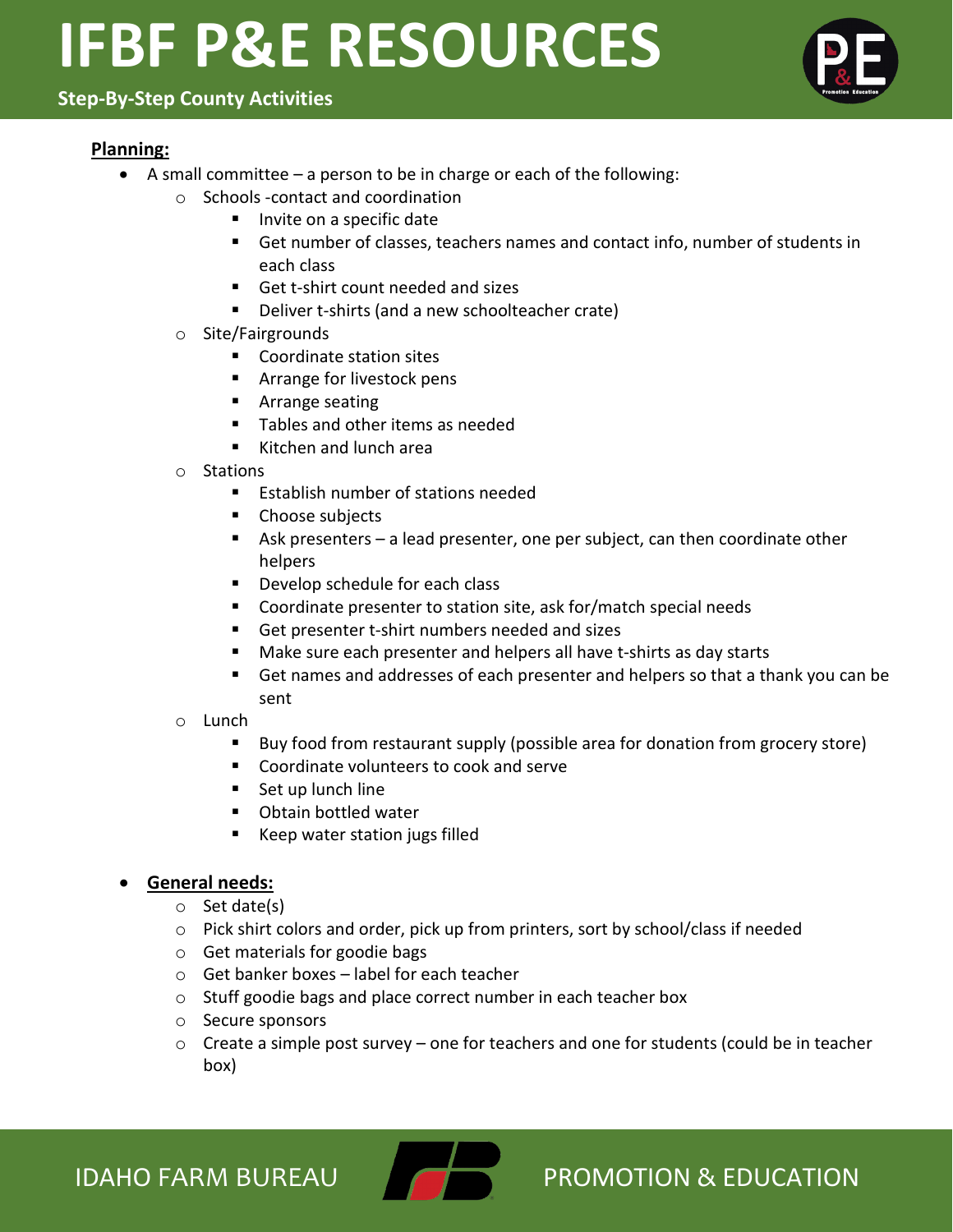**Step-By-Step County Activities**



### **Cost:**

Possible bus costs Teacher's crate materials – American Farm Bureau Foundation materials T-shirts and screen printing Lunch costs and bottles of water Pictures Portable restroom and hand washing stations Printing of thank you's for presenters

Submitted by: Kootenai/Shoshone Farm Bureau Implemented: Years 2015 – 2019 third week of May Number of participants – 2019 was 1200 students – 2 days 2020 was cancelled but was prepared to be 3 days and 1900 students For more information: Linda Rider riderranch@aol.com

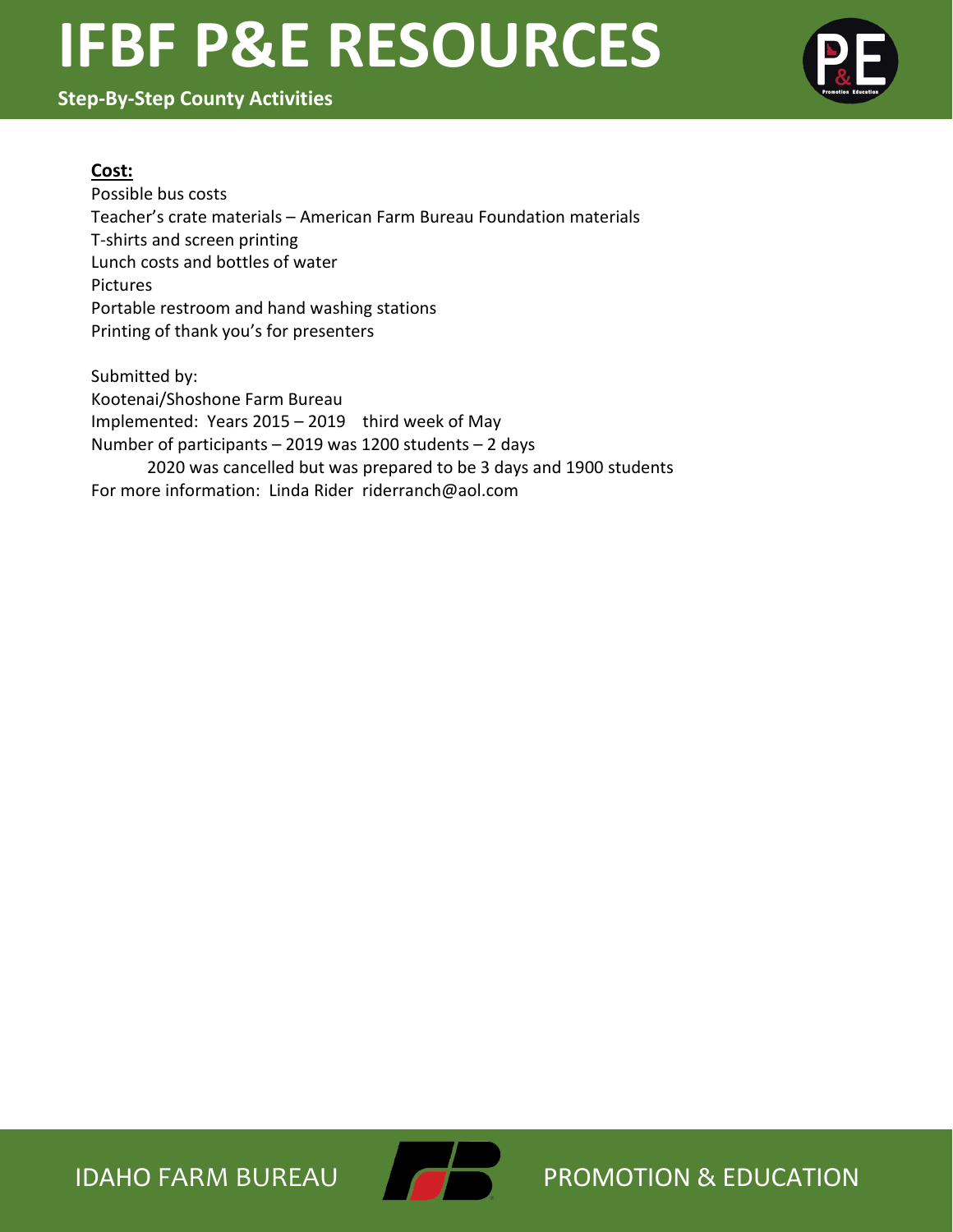### **Step-By-Step County Activities**



### **Kootenai/Shoshone – Meet a Farmer Tour**

**Goal:** An opportunity to provide local agricultural information to people who are uninformed but interested. A way to show that a farmer is a businessperson with lots of investment, risk, knowledge and passion.

|                    | Target audience: $\Box$ Young children | $\Box$ High School      |
|--------------------|----------------------------------------|-------------------------|
|                    | $\Box$ Elementary age children - grade | $\Box$ Adults           |
|                    | $\Box$ Middle school                   | $\Box$ Mixed ages       |
|                    | $\Box$ Other - possibly older children |                         |
| Event timing       | $\Box$ less than 1 hr.                 | $\Box$ 4-6 hrs.         |
|                    | $\Box$ 1-2 hrs.                        | $\square$ 6-8 hrs.      |
|                    | $\Box$ 3-4 hrs.                        | $\Box$ Multiple Days    |
| Event location     | Farm                                   | Convention/meeting room |
|                    | $\Box$ School                          | Other                   |
|                    | $\Box$ Fairgrounds/large open space    |                         |
| Presentation space | $\Box$ A table                         |                         |
|                    | <b>Booth</b>                           |                         |

### **How will you reach your desired audience?**

 $\Box$  Multiple stations

Ideally this audience are folks we would rarely visit with, therefore partnering with another group such as a local chamber provides a built-in group of possible people. Could be a reach-out to community people via print and social media. Inviting local decision-makers is always good.

### **Things you might need, your space:**

Touring at farms works well with a focus at each stop and the farmer talking about their family, their farm and their challenges. The visit should expose guests to our "real" life with care to keep them safe and not overload their senses. They need a positive experience but not too muddy, dusty, smelly, noisy etc. – remember to try to see it through their eyes.

#### **Space set up**:

A place to park for cars or unload the bus. An easy, safe walk to see/hear what the stop has to offer

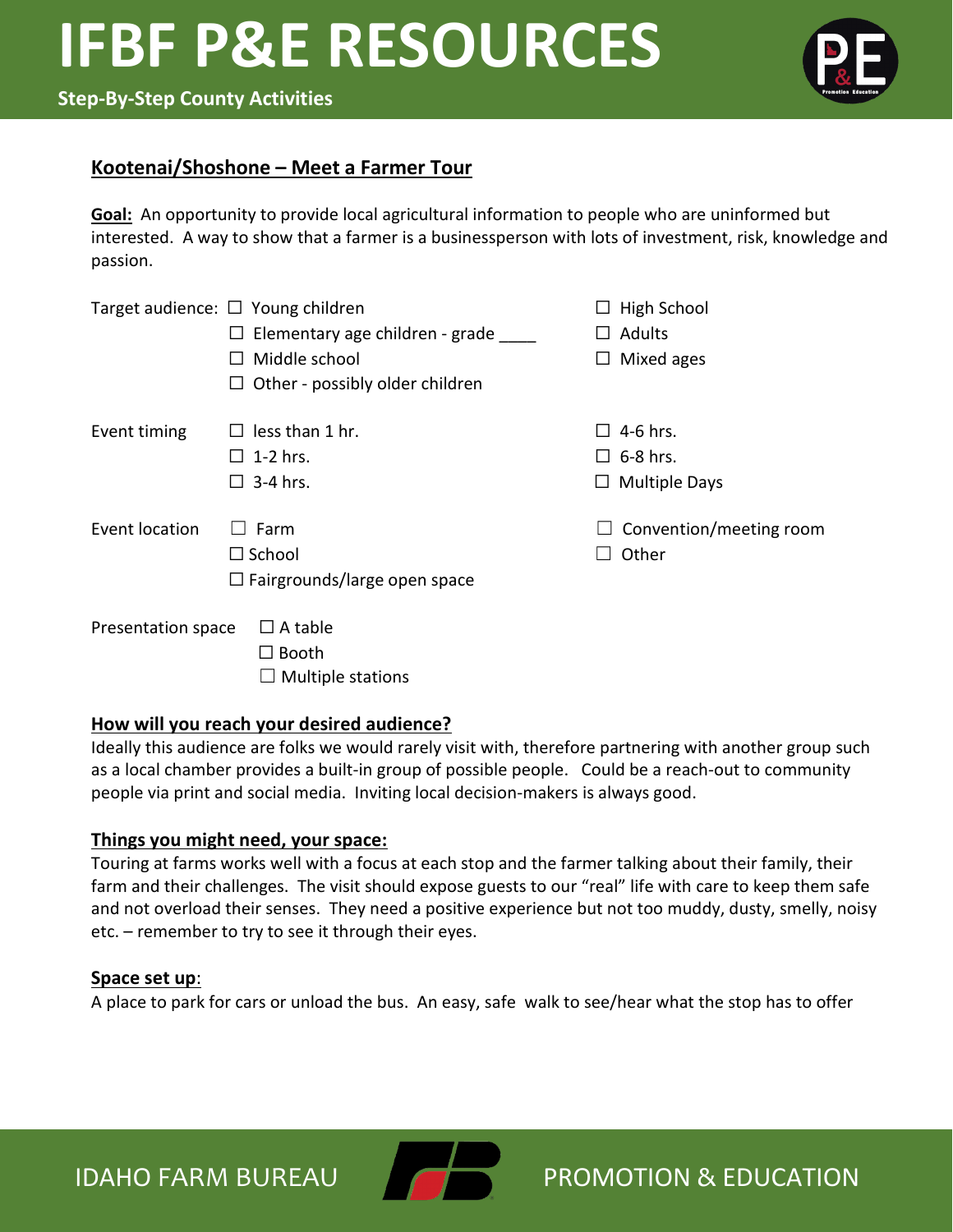# **Step-By-Step County Activities**



#### **What to see:**

Equipment – what crop it is used for, explain how it works, cost to buy it, cost to run it. What other pieces of equipment is needed to complete a crop from soil prep to harvest and/or storage or marketing

Crops – how it grows, how it is harvested, how it is used, maybe samples of final products that guests would recognize

Animals – penned animals so they can be seen up close as well as animals in fields in a typical setting, , explain breeding program, genetics, tools that are used like EPD's, feed - perhaps with samples, how much do they eat and drink, what is the end goal i.e. beef animals need good marbling, ribeye size, grading, importance of good rate of gain

Irrigation systems – importance, how it is used, equipment used, how much water is used, timing, technology

Common things – people like to learn about simple things that we take for granted. Farm dogs, fences, barns and buildings, the farm family – why you farm, off-farm work, participation in community and industry organizations, personal challenges and dreams

#### **Things you might need:**

#### **Multiple stop tour:**

Timing for each stop – one hour is a comfortable time to keep everyone engaged and interested

Charter bus – if you are doing a tour of several farms then a bus helps keep everyone together and there is an opportunity to lead the conversation while on the bus between stops. Busses are costly, an amount that you would need to consider in your budget and cover with sponsorship money or in a registration fee. Need a good "parking lot" to begin from that is easy to find, get to, and accommodates the bus. Make sure that the roads/driveways are large and tall enough to handle a big bus, preferable on paved roads as busses don't do very well on dusty, dirt roads. Very important to have a place large enough for the bus to turn around and know that not all bus drivers are equally talented

Rest Rooms – You need to consider a "comfort stop" along the way (or a charter bus might have an onboard restroom)

Seating – Depending how long you will be at a stop and how much you will be moving around at each stop; some people might need a place to sit

Water – a cooler of waters and/or beverages is always a nice touch

Bus Host/Hostess – the person who makes sure everyone is on the bus, hurries those who tarry, offers the beverages, has a garbage bag available, maybe leads the bus conversation.



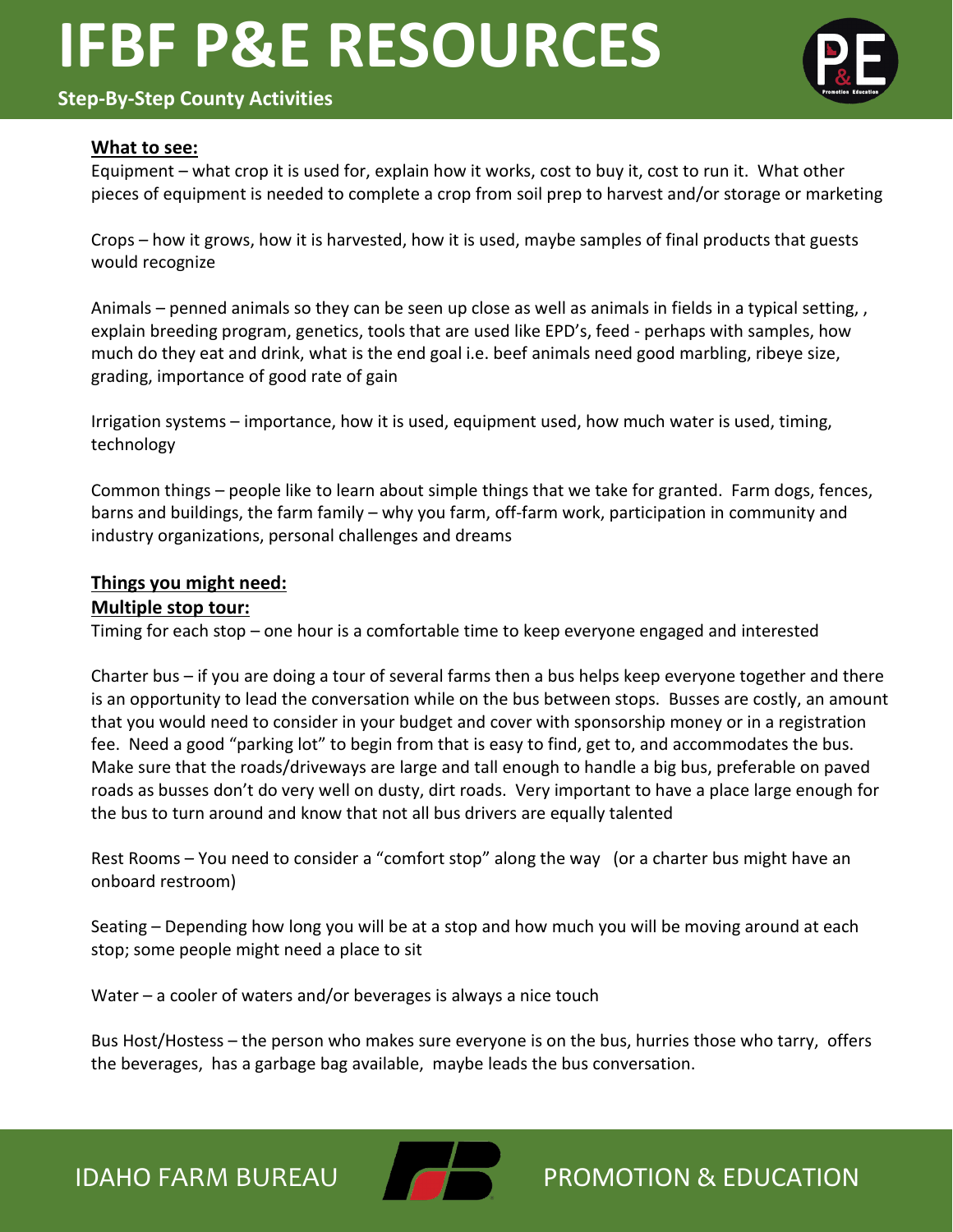# **Step-By-Step County Activities**

Timing: Drive the tour to determine the best route and timing between each point. Allow time for unloading and loading at each stop – for a bus with 40-50 people this could take 15 minutes each off and on. There always is some who want to visit and not move very fast

A portable PA system – A reach out to your Extension Office, including them in this event, might also include that they have a PA system than you can use

### **One stop tour:**

More than one hour - Need multiple things to look at and talk about, hands-on experience, to make up enough time to warrant people coming. Two to three hours plus a lunch makes a nice morning activity.

Plenty of parking and easy access to first gathering point.

Rest rooms

PA system

Refreshments and/ or combine tour with a meal

Meal needs:

Caterer – place to park close to serving area Seating - Tables and chairs Garbage cans

Using the MAC trailer – with some creativity even adults can learn good things from the items in the trailer, enjoy making butter and grinding wheat, hearing the World is an Apple story

### **Tips for set up:**

- Be real, be honest, be respectful of ideas different from yours, be prepared to give knowledgeable information and answers
- Keep guests comfortable and safe try to take a fresh look for trip or slip hazards, low hanging things, dangers around equipment or animals
- If there are areas that guest shouldn't go into, then explain this as they arrive at the farm or barrier off

#### **Planning:**

- The Start: 1. Someone with an idea 2. Begin by organizing a planning group. 3. Possible partnership with a local civic group like a chamber – this can provide an ideal possible audience 4. Partnership people should also be on planning group
- Set a Date
- Develop a plan on where, possible farms to visit, length of tour, subjects to suggest to farmers
- Who will ask farmers

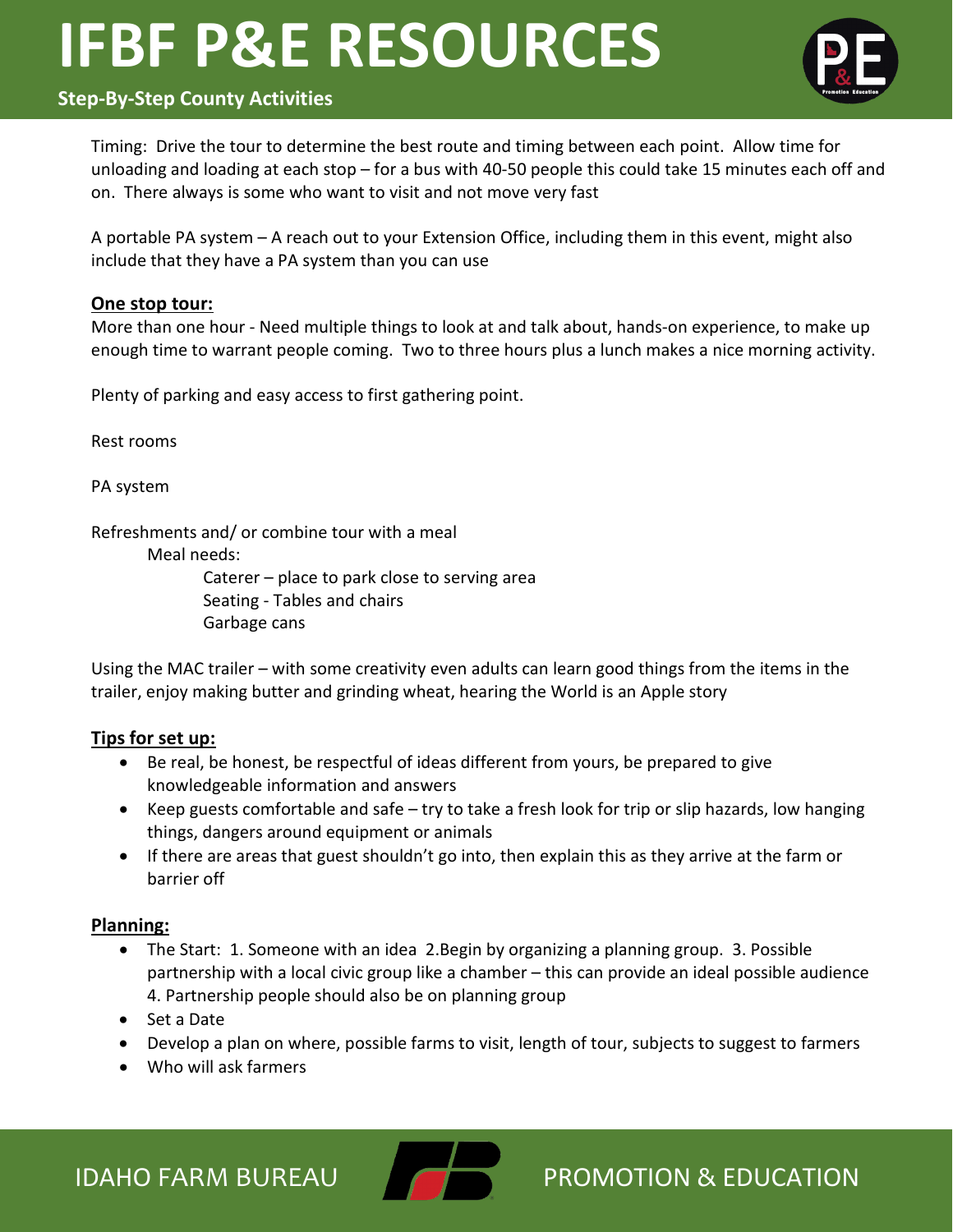

# **Step-By-Step County Activities**

- Possible budget identify possible expenses and possible sources of income (sponsors, registration fees)
- Marketing who will do it, printed materials how will they get distributed, social medial who will develop, send out, personal invites: printed goods, who will deliver
- Who will gather registrations, manage money, pay bills
- Hire a charter bus (if needed)
- Arrange for a caterer (if needed)

Who will be in charge of getting, setting up, taking down, returning tables and chairs (or could be plywood/boards on sawhorses and hay bales – however make sure the "tables" are clean and inviting)

- Who will get rid of garbage?
- Organize cooler and refreshments
- Drive the tour for timing (for multiple stops)
- A day or two before visit each sit to make sure it is ready
- An afternoon tour might include a dinner (see "how to" on this)

# **Cost:**

Charter bus (if used) this is a fixed cost, the same if you 5 people or 50 Marketing materials

Caterer (if used)

Tables and chairs (if needed) or other seating

Refreshments

Submitted by: Kootenai/Shoshone Farm Bureau Implemented: Years 2019 and 2020 mid-September Number of participants – 2019 = 25 people - 3 stop tour plus dinner (50 for dinner) 2020 = 35 people - 1 stop tour plus lunch For more information: Linda Rider riderranch@aol.com

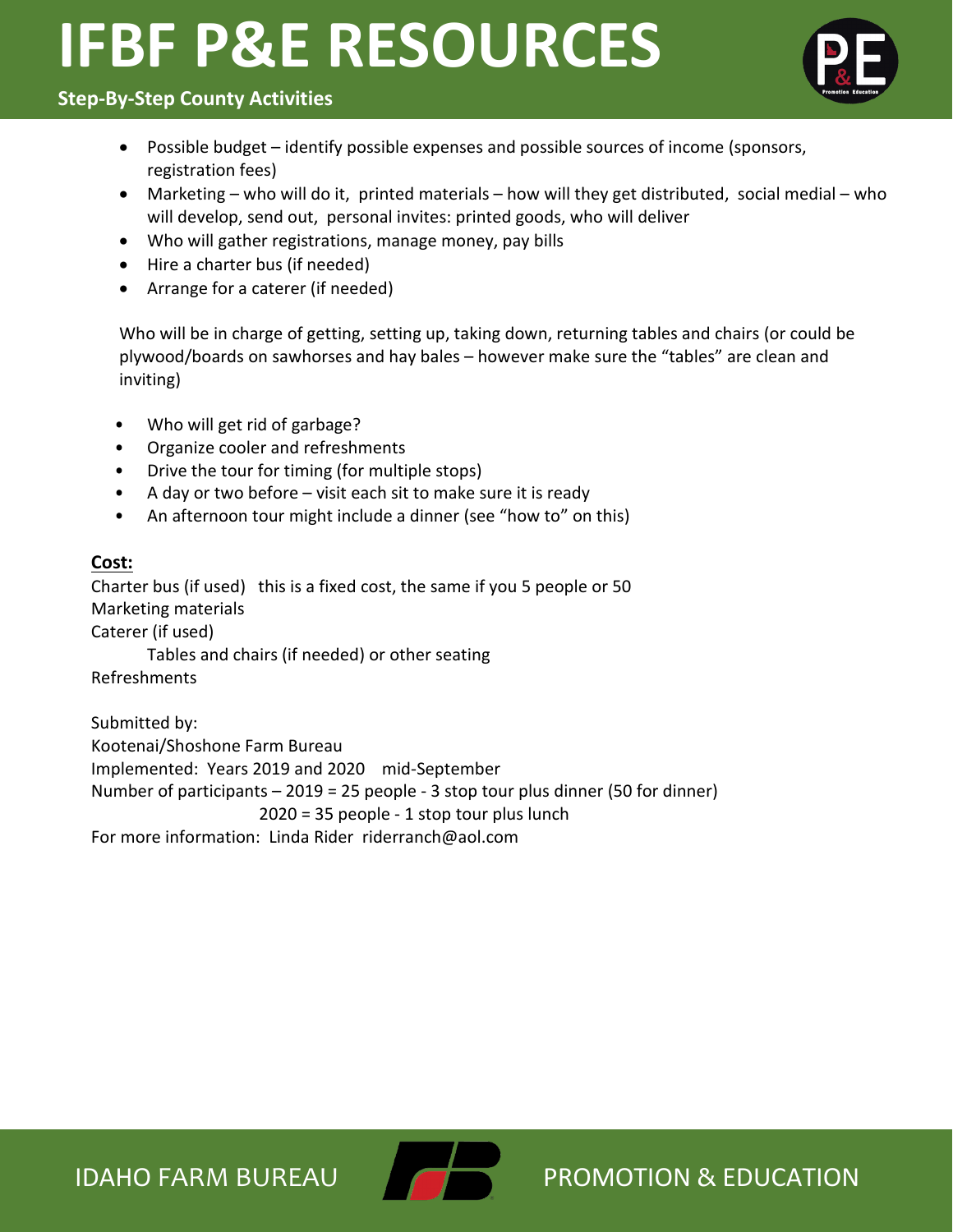#### **Step-By-Step County Activities**



### **Kootenai/Shoshone – Meet a Farmer Dinner**

#### **Title of event: Meet a Farmer Dinner**

**Goal:** An opportunity to provide local agricultural information to people who are uninformed but interested. A way to help explain that a farmer is a businessperson with lots of investment, risk, knowledge and passion but most importantly an essential person in our society.

|                    | Target audience: $\Box$ Young children<br>Elementary age children - grade<br>Middle school<br>$\perp$<br>Other - possibly older children | High School<br>$\Box$ Adults<br>Mixed ages<br>$\Box$          |
|--------------------|------------------------------------------------------------------------------------------------------------------------------------------|---------------------------------------------------------------|
| Event timing       | less than 1 hr.<br>$\square$ 1-2 hrs.<br>$\square$ 3-4 hrs.                                                                              | 4-6 hrs.<br>$\Box$<br>$\Box$ 6-8 hrs.<br>$\Box$ Multiple days |
| Event location     | Farm<br>$\Box$ School<br>$\Box$ Fairgrounds/large open space                                                                             | $\Box$ Convention/meeting room<br>Other                       |
| Presentation space | $\Box$ A table<br>Booth<br>Multiple stations                                                                                             |                                                               |

#### **How will you reach your desired audience?**

Ideally this audience are folks we would rarely visit with, therefore partnering with another group such as a local chamber provides a built-in group of possible people. Could be a reach-out to community people via print and social media. Inviting local decision-makers is always good.

#### **Things you might need**

#### **Your space:**

Touring at farms works well with a focus at each stop and the farmer talking about their family, their farm and their challenges. The visit should expose guests to our "real" life with care to keep them safe and not overload their senses. They need a positive experience but not too muddy, dusty, smelly, noisy etc. – remember to try to see it through their eyes.

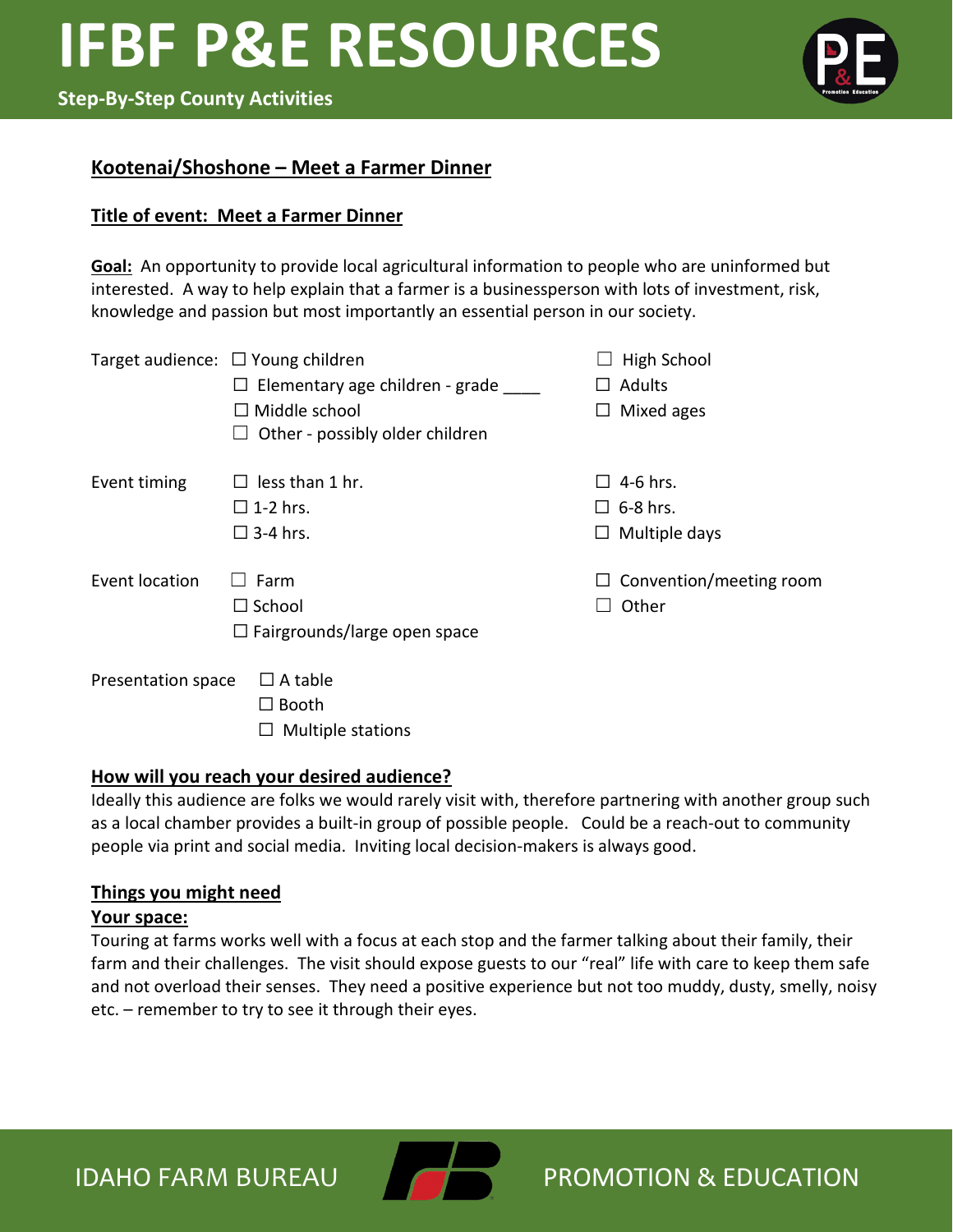# **Step-By-Step County Activities**



#### **Space set up:**

A place to park for cars or unload the bus. An easy, safe walk to see/hear what the stop has to offer.

#### **What to see:**

Equipment – what crop it is used for, explain how it works, cost to buy it, cost to run it. What other pieces of equipment is needed to complete a crop from soil prep to harvest and/or storage or marketing

Crops – how it grows, how it is harvested, how it is used, maybe samples of final products that guests would recognize,

Animals – penned animals so they can be seen up close as well as animals in fields in a typical setting, , explain breeding program, genetics, tools that are used like EPD's, feed - perhaps with samples, how much do they eat and drink, what is the end goal ie beef animals need good marbling, ribeye size, grading, importance of good rate of gain

Animals – penned animals so they can be seen up close as well as animals in fields in a typical setting, , explain breeding program, genetics, tools that are used like EPD's, feed - perhaps with samples, how much do they eat and drink, what is the end goal ie beef animals need good marbling, ribeye size, grading, importance of good rate of gain

Irrigation systems – importance, how it is used, equipment used, how much water is used, timing, technology

Common things – people like to learn about simple things that we take for granted. Farm dogs, fences, barns and buildings, the farm family – why you farm, off-farm work, participation in community and industry organizations, personal challenges and dreams

#### **Things you might need:**

#### **Multiple stop tour:**

Timing for each stop – one hour is a comfortable time to keep everyone engaged and interested.

Charter bus – if you are doing a tour of several farms then a bus helps keep everyone together and there is an opportunity to lead the conversation while on the bus between stops. Busses are costly, an amount that you would need to consider in your budget and cover with sponsorship money or in a registration fee. Need a good "parking lot" to begin from that is easy to find, get to, and accommodates the bus. Make sure that the roads/driveways are large and tall enough to handle a big bus, preferable on paved roads as busses don't do very well on dusty, dirt roads. Very important to have a place large enough for the bus to turn around and know that not all bus drivers are equally talented.

Rest Rooms – You need to consider a "comfort stop" along the way (or a charter bus might have an onboard restroom).

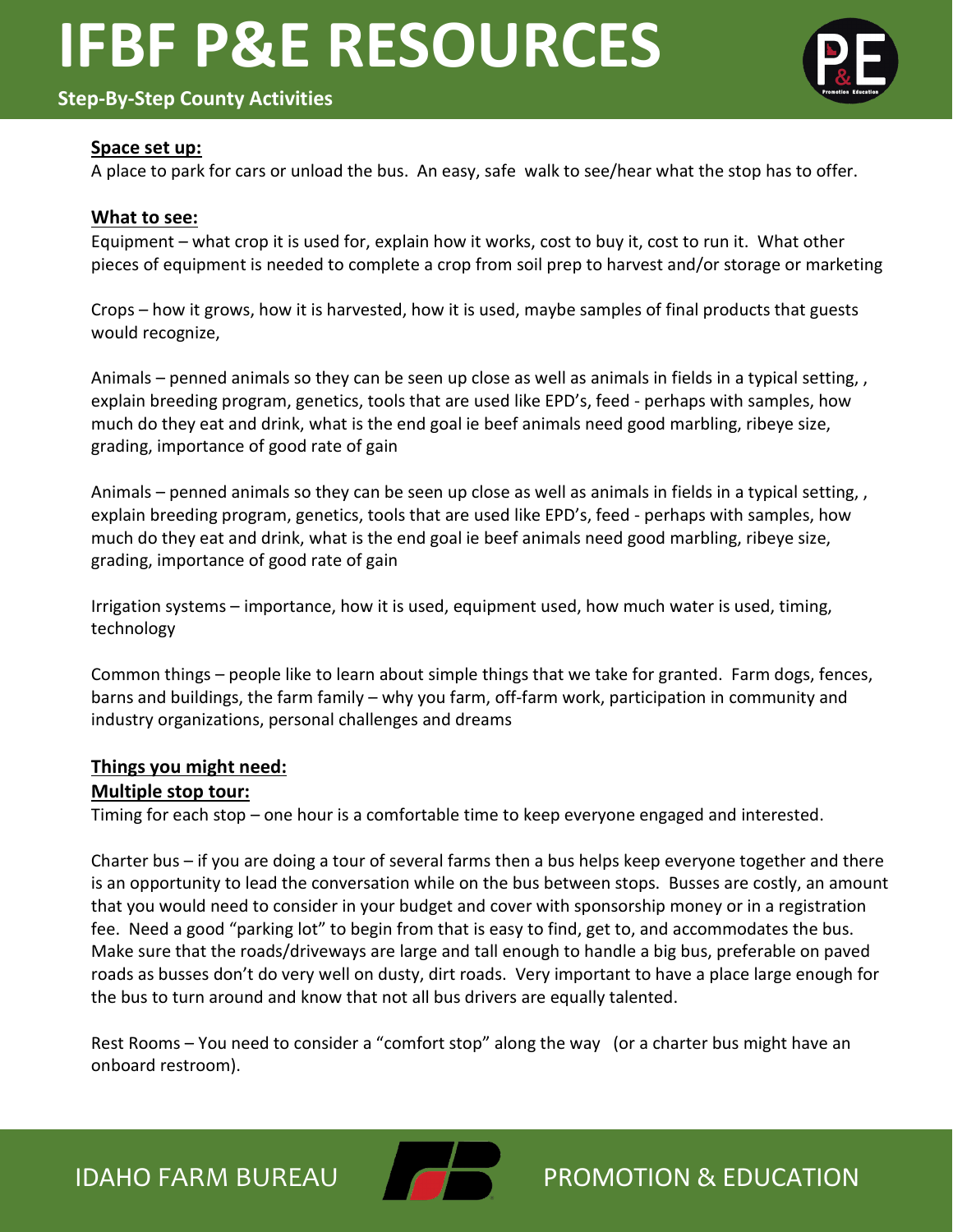# **Step-By-Step County Activities**

Seating – Depending how long you will be at a stop and how much you will be moving around at each stop, some people might need a place to sit.

Water – a cooler of waters and/or beverages is always a nice touch.

Bus Host/Hostess – the person who makes sure everyone is on the bus, hurries those who tarry, offers the beverages, has a garbage bag available, maybe leads the bus conversation.

Timing: Drive the tour to determine the best route and timing between each point. Allow time for unloading and loading at each stop – for a bus with 40-50 people this could take 15 minutes each off and on. There always is some who want to visit and not move very fast.

A portable PA system – A reach out to your Extension Office, including them in this event, might also include that they have a PA system than you can use.

#### **One stop tour:**

More than one hour - Need multiple things to look at and talk about, hands-on experience, to make up enough time to warrant people coming. Two to three hours plus a lunch makes a nice morning activity.

Plenty of parking and easy access to first gathering point.

Rest rooms

PA system

Refreshments and/ or combine tour with a meal Meal needs:

- Caterer place to park close to serving area
- Seating tables and chairs

Using the MAC trailer – with some creativity, even adults can learn good things from the items in the trailer, enjoy making butter, grinding wheat, hearing the World is an Apple story

Tips for set up:

- Be real, be honest, be respectful of ideas different from yours, be prepared to give knowledgeable information and answers
- Keep guests comfortable and safe try to take a fresh look for trip or slip hazards, low hanging things, dangers around equipment or animals
- If there are areas that guests shouldn't go in, then explain this as they arrive at the farm or barrier off